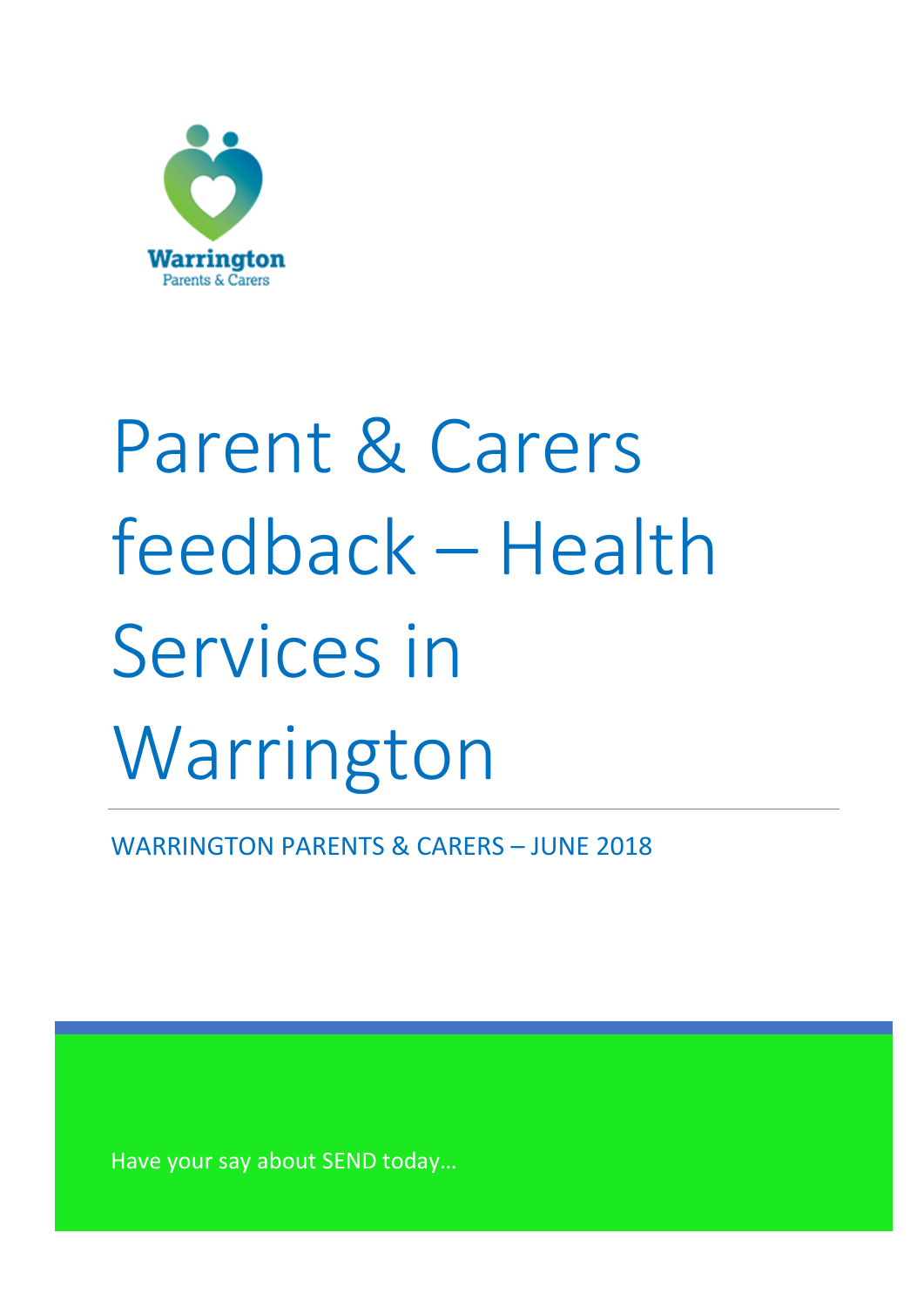# **So, what is working well in Health services in Warrington?**

• Lots of parents and carers are praising the work of the specialist learning difficulty nursing team at the CDC.

# **What are the current burning issues in Health services in Warrington?**

# *(What do our parents and carers want/need?)*

- Continued and consistent support in the community before, during and after diagnosis. Help to understand the world of EHCP's and specialist provisions and services. A helping hand to guide us through the necessary processes and procedures to find and apply for appropriate services for our children and young people
- We want professionals to communicate better and more honestly with us and each other. Call us back when you say you will, be honest about waiting lists and the priorities and systems which govern/restrict them.
- We want much better/improved OT service, more therapists, more availability and more accessibility. Appropriate help needs to be put in place and remain in place and be reviewed and renewed regularly for our children and young people to enable them to progress and grow.
- GP's need to be more willing to accommodate and address parents' concerns and make referrals where necessary. Many parents are being advised that only school can refer their children to specialist services, this is often difficult where relationships between parents and school are turbulent.
- Parents need more input from therapy services such as OT, producing a report is only helpful if help is given to implement it. Many parents feel unable to apply the advice given in therapy plans without some guidance from therapists in the first instance.
- WE need advice and training to help us deal with the sometimes-challenging behaviour our children/young adults display such as aggression, anger, sensory, behavioural issues. We need practical advice and strategies to help our young people learn to regulate their behaviour and avoid meltdowns or to deal with them effectively, especially outdoors and away from the home environment.

# **How do we know?**

At each of our parent participation events we ask our parents and carers to give us some feedback on the services they are currently accessing or trying to access in Warrington. We encourage our parents and carers to provide us with positive feedback about services which they are finding helpful. We also ask them to tell us about any issues/difficulties they are experiencing. Below are some direct quotes/experiences from our Parent and carer forum members.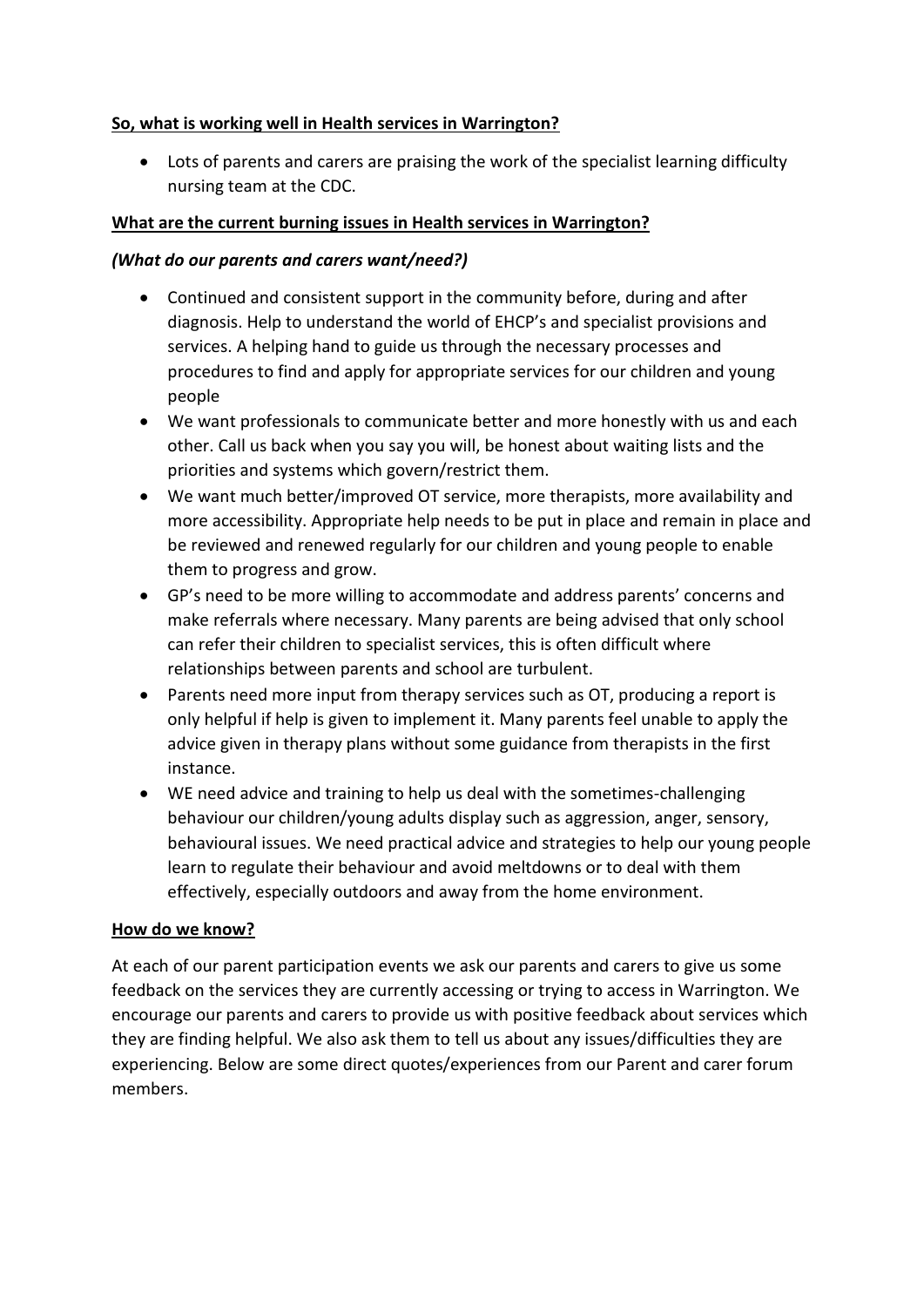#### **Parent and Carer feedback for Health services in Warrington**

# **Direct quotes from our parents and carers about Health services in Warrington**

#### **What is working well in Health services in Warrington?**

'Support from the CDC nurse'

'Support from the health visitor'

#### **What isn't working so well in Health services in Warrington?**

'Occupational therapy does not work well, the services require a drastic change, left waiting with broken chairs and unusable slings'

'OT is in-accessible but essential for our child'

'After diagnosis I was not told anything other than a list of books to read on autism e.g. visual aids and timetables, occupational therapy etc.'

'OT waiting lists are too long'

'It would be better if you could be referred to CDC by GP rather than through school'

'Lack of appointments to see services such as occupational therapy and paediatricians yet hear of new referrals accessing service before others on the waiting list'

'Feeling like paediatricians make comparisons to their own families that do not have the complex issues our family does'

'Being told you will be called back but never receiving a call'

'Support to deal with behaviour and meltdowns'

'Advice and personal structure for understanding your child's meltdowns and how to cope with them also in public'

'We feel left to it with finding out about services and filing in forms for help'

# **What services our parents and carers say they want/need to see in the future in Health services in Warrington?**

'OT and speech INPUT rather than just assessments, also PECS training'

'Support/training in dealing with meltdowns or difficult behaviour'

'Advice a personal structure for understanding your child's meltdowns and how to cope with them, also in public'

'It would be good if you didn't have to convince people to see your child to decide if they need help or to be seen by the CDC'

'It would be better if you could be referred by your GP and not school'